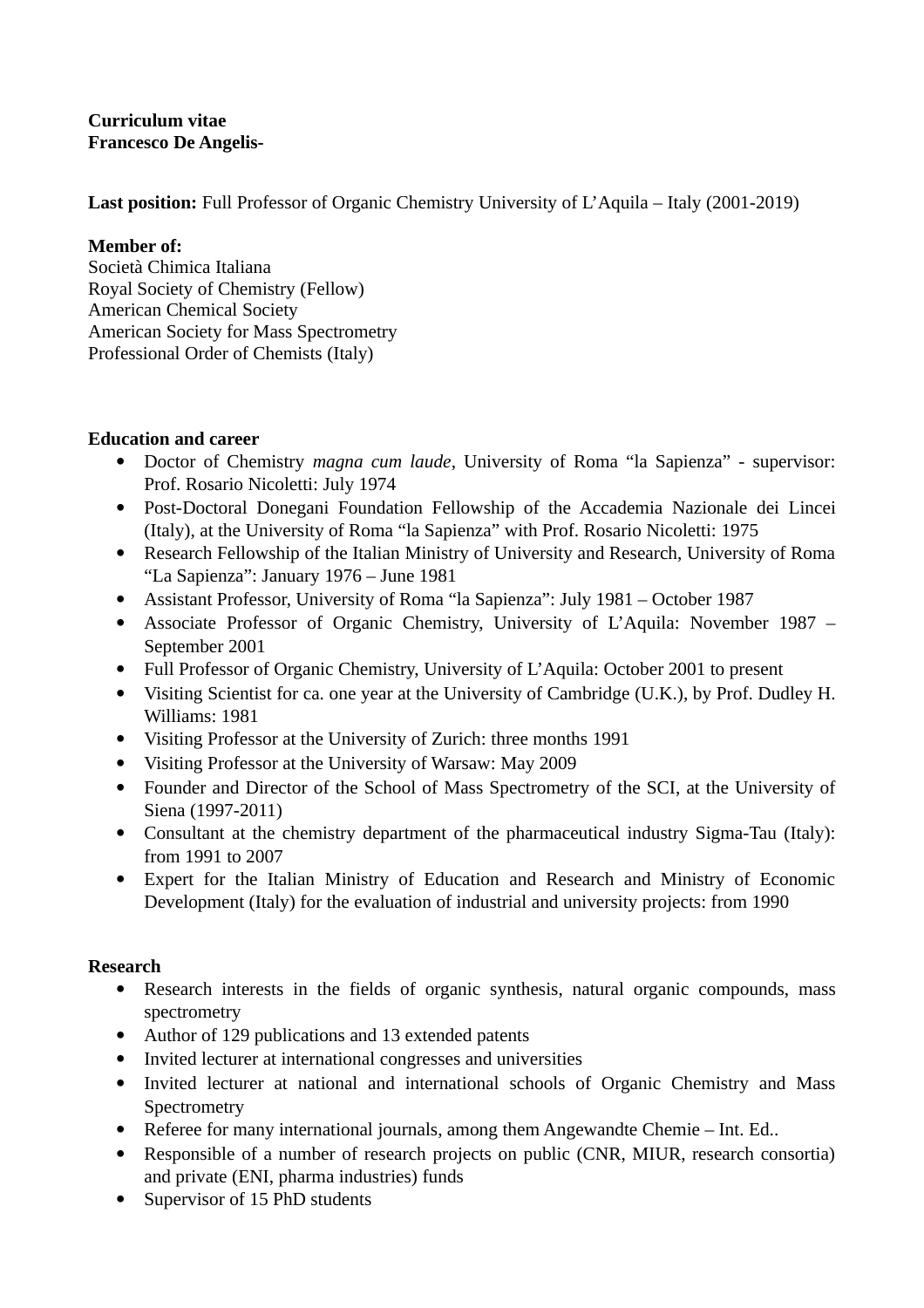FDA was the founder of the Mass Spectrometry discipline at the University of l'Aquila (nineties of last century)

#### **Focus on recent research interests**

 Following his continuing interest in (bio)organic mass spectrometry and in the chemistry of natural organic compounds, based on his past achievements in lignin chemistry, the focus of prof. De Angelis' research is currently on the biosynthesis and structural arrangement of eumelanins and allomelanis, and on the structure of poly(ionicliquid)s. Recent studies are in the field of the structural characterisation by mass spectrometry of bio-oils obtained from organic wastes by hydrothermal liquefaction. He has recently also explored the reaction mechanisms of complex organic reactions by Electrospray Mass Spectrometry (ESI-MS) and related techniques, looking for elusive reaction intermediates.

#### **Honors**

- Award for activity and education in Mass Spectrometry, by the MS Division of the Italian Chemical Society (2008)
- Award for research from the "Anassilaos Association" Reggio di Calabria Italy (2005)
- Gold Medal "Domenico Marotta" of the Italian Chemical Society Italy (2011)
- Member of the "Accademia delle Scienze" di Bologna (from 2013)
- Fellow of the Royal Society of Chemistry (from 2010)
- Honorary Fellow of ChemPubSoc Europe (2015)
- "Constantin Istrati" medal of the Romanian Chemical Society (2016)
- Among top 5% of reviewers for *Angewandte Chemie* in 2016 and 2017
- EuChemS Service Award 2018

#### **Editorial Activity**

- Member of the Editorial Board of *ChemSusChem* (2008 2015)
- Editor-in-Chief of *Annali di Chimica* (2006 2007)
- Member of the Editorial Board of the *Journal of Mass Spectrometry* (until 2006)
- Member of the scientific committee of La Chimica e l'Industria (2005 2008)
- Member of the Advisory Board of the EuChemS Newsletter (2015 2016)
- Member of ChemRxiv (open preprint server for the global chemistry community  $-$  ACS; RSC; GDCh) Scientific Advisory Board (from 2018)

#### **Contribution to national/international bodies**

#### *Società Chimica Italiana (SCI)*

- President of the Italian Chemical Society: 2005 2007
- Vice-President of the Italian Chemical Society: 2002 2004
- President elect of the Italian Chemical Society: 2004
- President of the Division of Mass Spectrometry of the Italian Chemical Society: 1999 2001
- Chair of the XXII Congress of the SCI Firenze, September 2006
- SCI delegate at ChemPubSoc Europe and ABC (Analytical and Bioanalytical Chemistry) journal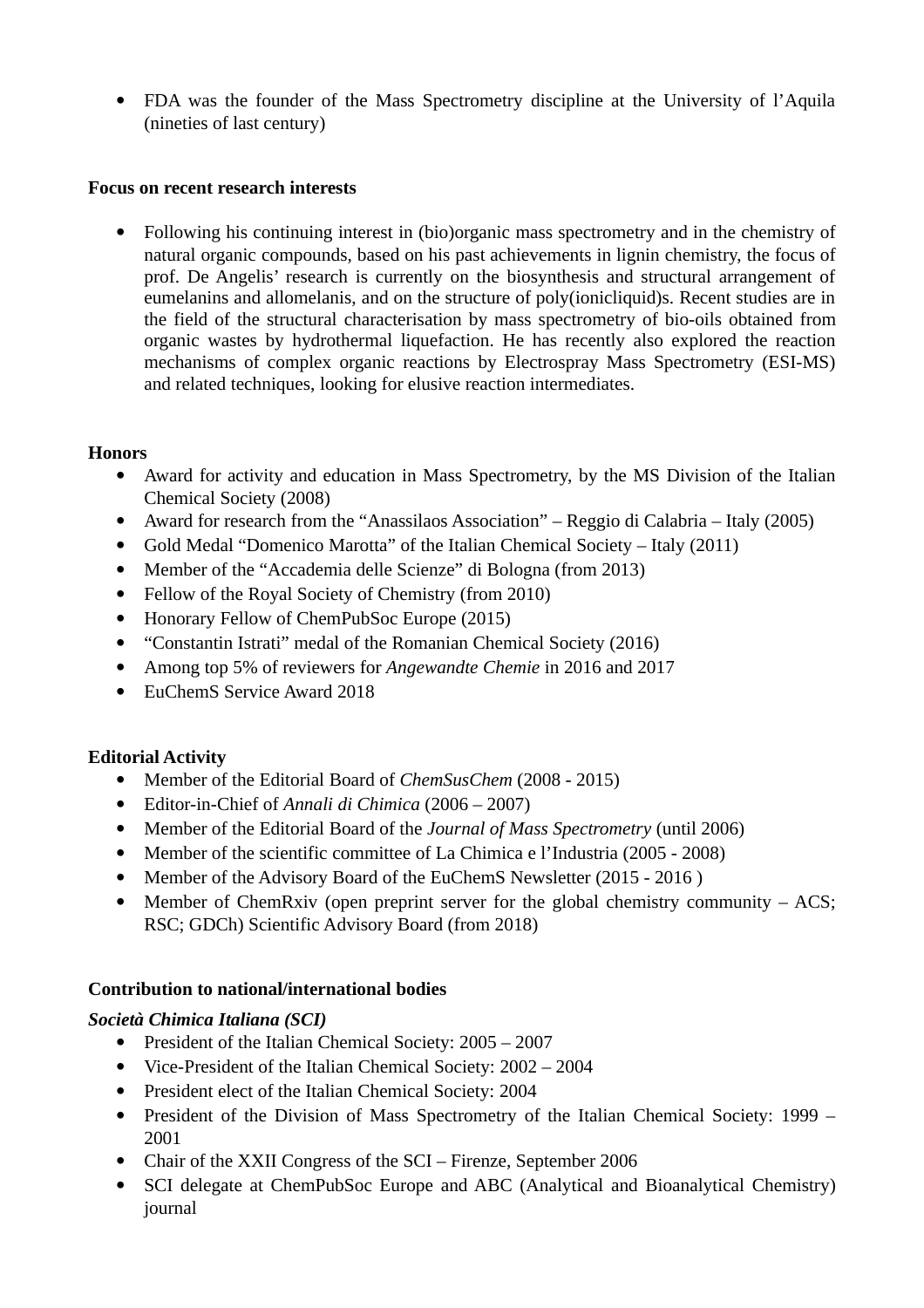#### *Consiglio Nazionale delle Ricerche*

Member of the Scientific Council of the Institute of Nuclear Chemistry: 1994 - 2002

### *International Mass Spectrometry Society*

Member of the Governing Committee: 2002 - 2004

## *European Chemistry Thematic Network (ECTN) Association*

- President: 2013 2015
- Vice President:  $2011 2013$
- Member of the Administrative Council: 2009 2017
- Member of the Label Committee (for Eurolabels in Chemistry): 2008 2009
- Representative of the (SCI) Società Chimica Italiana (2005 2008) and member of the pool of experts for University visits (from 2005)
- Representative of ECTN at the European Alliance for Subject-Specific and Professional Accreditation on Quality Assurance (EASPA), and member of the Executive Board: from 2017

### *European Chemical Society (EuChemS) – formerly European Association for Chemical and Molecular Sciences (EuCheMS)*

- Treasurer of EuCheMS from 2010 to 2016, and member of the Executive Board from 2010 until 2017
- Member of the EuCheMS Strategy and Finance Committee: 2005 to its end in 2009
- Member of the EurChem Registration Board (organism of EuCheMS): from 2009
- Co-chair of the Organizing Committee of the  $2<sup>nd</sup>$  European Chemisty Congress (ECC -Torino 2008)
- Member of the Scientific Committee of the  $3<sup>rd</sup>$  ECC (Nuremberg 2010)
- Member of the Scientific Committee of the  $4<sup>th</sup> ECC$  (Prague 2012)
- Member of the Organising Committee of the  $6<sup>th</sup> ECC$  (Sevilla 2016)

*ChemPubSoc Europe* (Publishing Association of 16 Chemical Societies in Europe – publishing 16 Int. Journals in Chemistry and a web-portal)

- Member of the ChemPubSoc Europe society partnership (from 2006)
- President of the journals ChemMedChem (from 2006) and ChemSusChem (from 2008) partnerships
- Member of the ChemPubSoc Europe Governing Council (five members): from 2005

# *International Union of Pure and Applied Chemistry (IUPAC)*

- Co-chair of the International Advisory Board and of the Scientific Program Committee of the  $41<sup>st</sup> IUPAC Congress$  (Torino, 2007)
- Representative of the Italian CNR at the  $44<sup>th</sup>$  (Torino),  $45<sup>th</sup>$  (Glasgow),  $46<sup>th</sup>$  (Porto Rico),  $47<sup>th</sup>$ (Istanbul) IUPAC General Assembly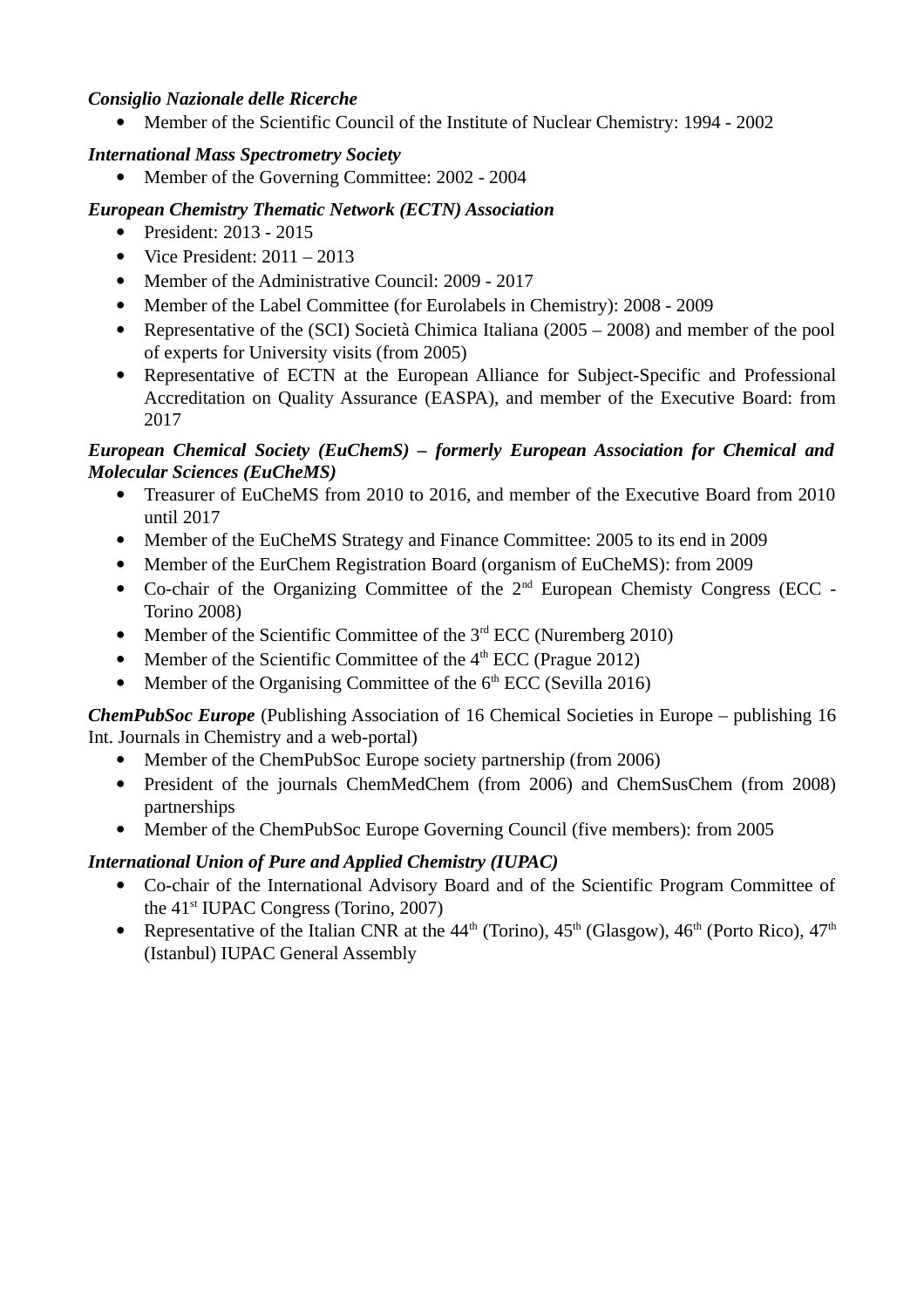#### **List of publications:**

- **1.** Francesco De Angelis, Augusto Gambacorta, Rosario Nicoletti\* An improved route for ring expansion of five-membered heterocyclic compounds by use of phase transfer catalysts *Synthesis* **1976,** 798
- **2.** Francesco De Angelis, Maria L. Forcellese, Augusto Gambacorta, Rosario Nicoletti The substituent effect in the fragmentation of phenylcyclohexanols *Org. Mass Spectrom.* **1977**, *12*, 313
- **3.** Francesco De Angelis, Massimo Grasso, Rosario Nicoletti\* *N*-Alkylation of indole with secondary alcohols *Synthesis* **1977,** 335
- **4.** Maurizio Botta, Francesco De Angelis, Rosario Nicoletti\* A new, facile *N*-alkylation of amines with alcohols *Synthesis* **1977**, 722
- **5.** Maurizio Botta, Francesco De Angelis, Rosario Nicoletti Synthesis of 2-amino-3-methoxypyrazine *J. Heterocyclic Chem.* **1979**, *16*, 193
- **6.** Francesco De Angelis, Ingeborg Grgurina, Rosario Nicoletti\* A convenient synthesis of secondary amines *Synthesis* **1979,** 70
- **7.** Maurizio Botta, Francesco De Angelis, Rosario Nicoletti Alcohols and aluminium alkoxides in the presence of raney nickel as alkylating agents. I. Alkylation of indoles and pyrroles *J. Heterocyclic Chem.* **1979**, *16*, 501
- **8.** Maurizio Botta, Francesco De Angelis, Rosario Nicoletti, Maria Tricarico The role of acid catalysis in the genesis of amber *Phytochemistry* **1982**, *21*, 381
- **9.** Maurizio Botta, Francesco De Angelis, Augusto Gambacorta\* The reaction between 2,3-dialkylindoles and dichlorocarbene *Tetrahedron* **1982**, *38*, 2315
- **10.** Francesco De Angelis,\* Gabriella Ferretti, Maurizio Botta, Ingeborg Grgurina, Rosario Nicoletti\* Alcohols and aluminium alkoxides in the presence of raney-nickel as alkylating agents. II. A kinetic study of alkylation of aromatic amines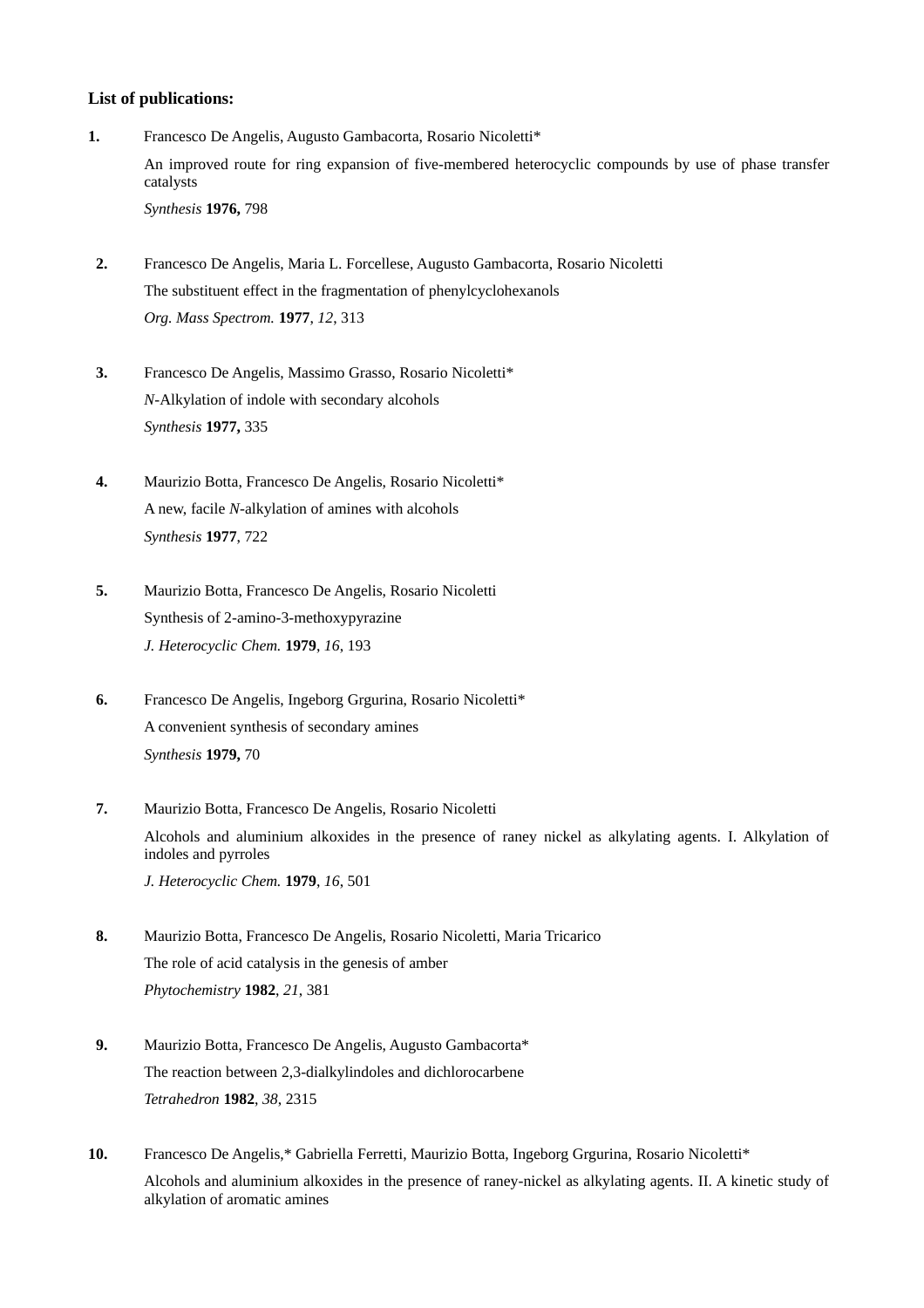*Gazz. Chim. Ital.* **1982**, *112*, 267

- **11.** Francesco De Angelis,\* Gabriella Ferretti, Maurizio Botta, Rosario Nicoletti\* Rearrangements of monoterpenes in fused organic acids *Gazz. Chim. Ital.* **1982**, *112*, 499
- **12.** Dudley H. Williams, Sittivet Santikarn, Peter B. Oelrichs, Francesco De Angelis, John MacLeod, Richard J. Smith

The structure of a toxic octapeptide, containing 4 D-amino-acids, from the larvae of a sawfly, *Lophyrotoma interrupta*

*J. Chem. Soc., Chem. Commun.* 1982, 1394

**13.** Dudley H. Williams,\* Gustav Bojesen, Sittivet Santikarn, Francesco De Angelis, Peter B. Oelrichs, John MacLeod

Study of a toxic octapeptide from the larvae of sawfly by fast atom bombardment mass spectrometry *Int. J. Mass Spectrom. and Ion Phys.* **1983**, *46*, 427

**14.** Maurizio Botta, Francesco De Angelis, Augusto Gambacorta\* The reaction between 2,3-dialkylindoles and dichlorocarbenes. Additional evidence for the interconversion of the reaction intermediates *Gazz. Chim. Ital.* **1983**, *113*, 129

**15.** Dudley H. Williams, Sittivet Santikarn, Francesco De Angelis, Richard J. Smith, David G. Reid, Peter B. Oelrichs, John MacLeod

The structure of a toxic octapeptide from the larvae of sawfly *J. Chem. Soc., Perkin Trans. 1* **1983**, 1869

**16.** Fabio Animati, Maurizio Botta, Francesco De Angelis, Andrea Dorigo, Ingeborg Grgurina, Rosario Nicoletti\* Studies related to cephalosporins. Part 1. Solvolytic reactions of 3-bromomethylcephems with alcohols and phenols

*J. Chem. Soc., Perkin Trans. 1* **1983**, 2281

**17.** Maurizio Botta,\* Massimo Cavalieri, Dario Ceci, Francesco De Angelis, Gabriella Finizia, Rosario Nicoletti\* 6-Alkyl and 5,6-dialkyl-2-methoxy-4(3h)-pyrimidinones in the transformations of pyrimidines. 1. Synthesis and conversion into alkyluracils and 2-alkoxy-4(3h)-pyrimidinones

*Tetrahedron* **1984**, *40*, 3313

- **18.** Paolo Alessandri, Francesco De Angelis, Augusto Gambacorta Dehydration of tertiary bicyclo[3.3.1]nonan-9-ol-2-ones. A rearrangement to *cis*-fused hexahydroinden-1-ones *Tetrahedron* **1985**, *41*, 2831
- **19.** *Review* Francesco De Angelis

Fast atom bombardment mass spectrometry: a powerful technique for structural studies on peptides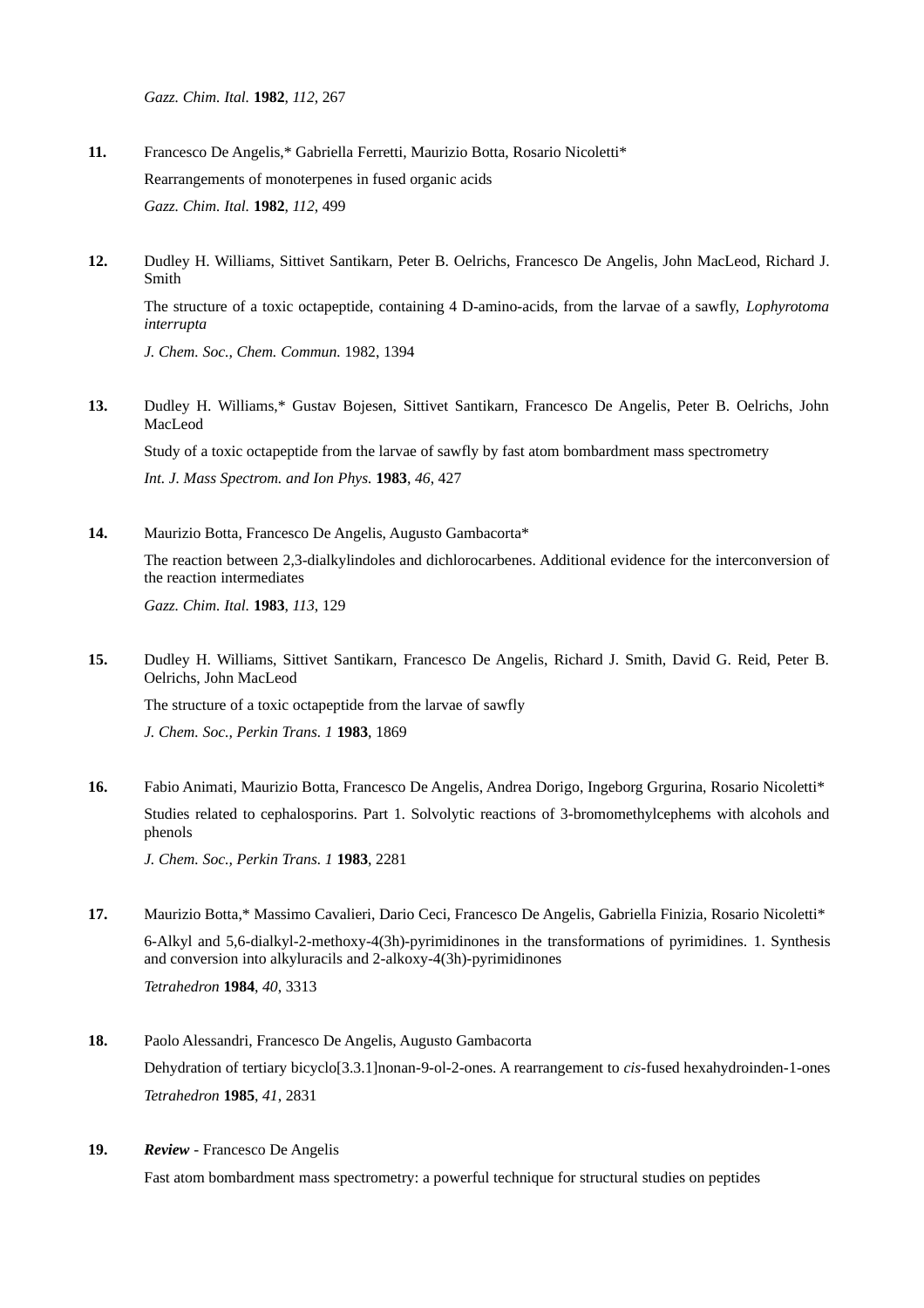*Ital. J. of Biochem.* **1985**, *34*, 262

- **20.** Maurizio Botta, Francesco De Angelis,\* Fabio Giannessi, Mauro Marzi, Rosario Nicoletti Substitution reactions on 3-bromomethyl-3-cephems and their sulphone analogues with acyloxy residues *Recent Advances in the Chemistry of ß-Lactam Antibiotics*, S.M. Roberts and A.G. Brown Ed.s, Royal Society of Chemistry Special Publication n° 52, London, **1985**, p. 331
- **21.** Maurizio Botta,\* Francesco De Angelis, Gabriella Finizia, Augusto Gambacorta, Rosario Nicoletti\* 6-Alkyl and 5,6-dialkyl-2-methoxy-4(3h)-pyrimidinones in the transformation of pyrimidines. conversion into 2-substituted amino- and 4-chloro-pyrimidine derivatives *Synth. Commun.* **1985**, *15*, 27
- **22.** Maurizio Botta, Francesco De Angelis,\* Augusto Gambacorta, Lucia Labbiento, Rosario Nicoletti\* Reduction of Schiff bases with isopropyl alcohol and aluminium isopropoxide in the presence of Raney nickel *J. Org. Chem.* **1985**, *50*, 1916
- **23.** Maurizio Botta, Francesco De Angelis,\* Augusto Gambacorta, Fabio Giannessi, Rosario Nicoletti\* Studies related to cephalosporins. Part 3. Synthesis of 3'-functionalised ceph-3-em 1,1-dioxides by photoinitiated bromination

*Gazz. Chim. Ital.* **1985**, *115*, 169

**24.** Maurizio Botta, Francesco De Angelis, Ingeborg Grgurina, Mauro Marzi, Rosario Nicoletti\* Studies related to cephalosporins. Part 2. Displacement reactions on 3-bromomethylcephems with salts of carboxylic acids

*J. Heterocycl. Chem.* **1985**, *22*, 1001

**25.** Maurizio Botta,\* Francesco De Angelis, Gabriella Finizia, Rosario Nicoletti,\* Maurizio Delfini 6-Alkyl and 5,6-dialkyl-2-methoxy-4(3H)-pyrimidinones in the transformations of pyrimidines. Regiospecific 1-*N*-acylation of pyrimidines

*Tetrahedron Lett.* **1985**, *26*, 3345

- **26.** Francesco De Angelis,\* Maurizio Botta, Stefano Ceccarelli, Rosario Nicoletti\* Peptide sequencing by using a combination of partial acid hydrolysis and fast-atom bombardment mass spectrometry *Biochem. J.* **1986**, *236*, 609
- **27.** Massimo Castagnola,\* Raffaele Landolfi, Diana V. Rossetti, Francesco De Angelis,\* Stefano Ceccarelli Determination of abnormal haemoglobin variants by the combined use of reversed-phase high performance liquid chromatography and fast atom bombardment mass spectrometry *Analytical Letters* **1986**, *19*, 1793
- **28.** Francesco De Angelis,\* Giancarlo Doddi,\* Gianfranco Ercolani\*

Fast atom bombardment mass spectrometry: a useful technique for structural characterization of pyrylium, thiopyrylium, and pyridinium cations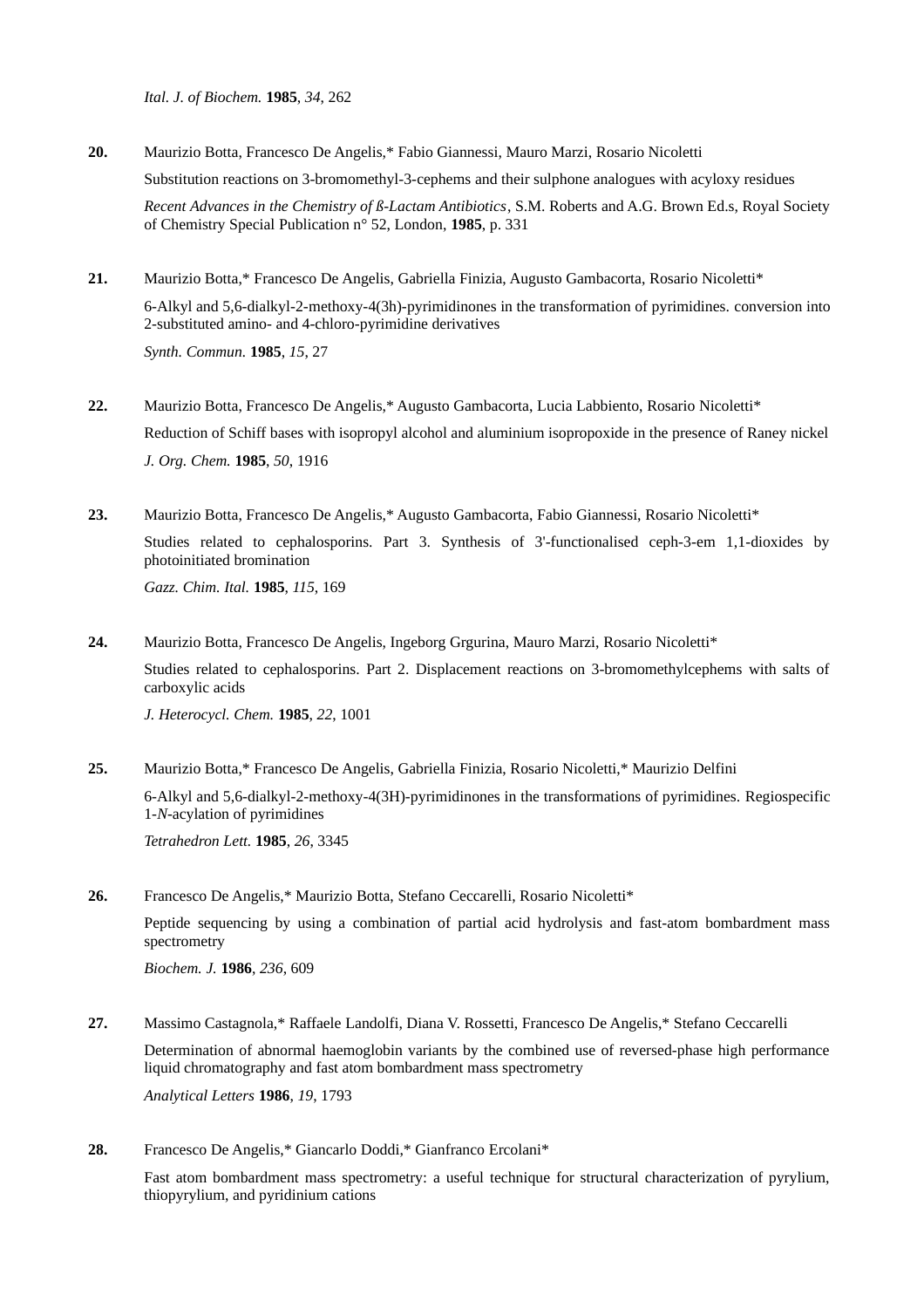*J. Chem. Soc., Perkin Trans. II* **1987**, 633

**29.** Francesco De Angelis,\* Maurizio Botta, Rosario Nicoletti

Peptide sequencing by fast atom bombardment mass spectrometry: acid hydrolysis or tandem mass spectrometry ?

*Biochem. J.* **1987**, *245*, 621

**30.** Maurizio Botta,\* Francesco De Angelis, Augusto Gambacorta, Lorenzo De Ferra, Giampiero Montesperelli, Rosario Nicoletti\*

Studies related to cephalosporins. IV. Electrophilic addition to 3-exomethylene-1-cephams: the addition of phenylselenenyl chloride

*Tetrahedron Lett.* **1987**, *28*, 5539

**31.** Massimo Castagnola,\* M. Debosz, Raffaele Landolfi, V. L. Pascali, Francesco De Angelis,\* L. Vettore, G. Perona

Determination of neutral haemoglobin variants by immobilized pH gradient, reversed-phase highperformance liquid chromatography and fast-atom bombardment mass spectrometry: the case of Hb Torino  $\alpha_{43}$  (CE1) Phe  $\rightarrow$  Val

*Biol. Chem. Hoppe-Seyler* **1988**, *369*, 241

**32.** Maurizio Botta,\* Francesco De Angelis, Rosario Nicoletti, A. Pani, M. E. Marongiu, Paolo La Colla

6-Alkyl-2-methoxy-4-(3H)-pyrimidinones in the transformation of pyrimidines: regiospecific preparation, antitumor and antimicrobial activity of 4-*o*-acylated pyrimidine derivatives. New agents for selective acylation of amines

*Tetrahedron Lett.* **1988**, *29*, 2741

**33.** Francesco De Angelis,\* Rosario Nicoletti,\* Adalberto Santi

Thiodiethyleneglycol: a very efficient matrix compound for fast atom bombardment mass spectrometry (FAB-MS)

*Org. Mass Spectrom.* **1988**, *23*, 800

**34.** L. W. Bieber,\* A. A. Da Silva Filho, E. C. Silva, J. F. De Méllo, F. D. A. Lyra, M. S. Do Nascimento, Bruno Botta, Francesco De Angelis,\*

The anthracyclinic complex retamycin, 1. Structure determination of the major constituents

*J. Nat. Prod.* **1989**, *52*, 385

**35.** Francesco De Angelis,\* Maurizio Botta, Roberto Antonelli, Andrea Dorigo, Rosario Nicoletti,\* Studies related to cephalosporins. V. Epimerisation and rearrangement reactions of phthalimidocephalosporin sulphones by base treatment

*Gazz. Chim. Ital.* **1989**, *119*, 375

**36.** Maurizio Botta,\* Francesco De Angelis, Lorenzo De Ferra, Augusto Gambacorta, Rosario Nicoletti,\* A. Palleschi, C. Marciante, G. Pochetti

Studies related to cephalosporins. 6. Bromination of 3-exomethylene in cepham derivatives *Tetrahedron* **1989**, *45*, 2811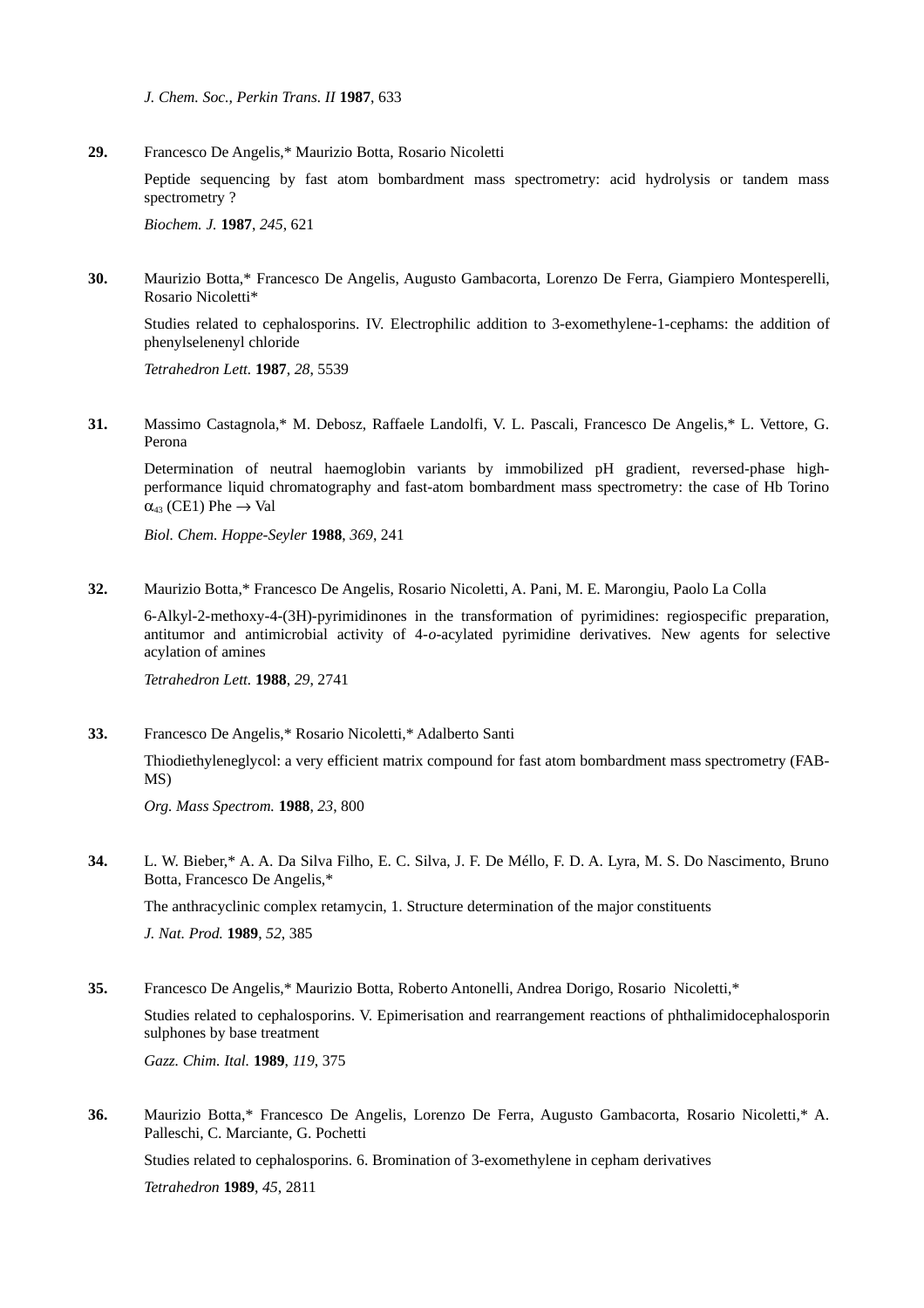- **37.** Francesco De Angelis,\* Rosario Nicoletti, L. W. Bieber, Bruno Botta The antibiotic complex of retamycins: a fast atom bombardment mass spectrometric study *Biomed. Environ. Mass Spectrom.* **1989**, *18*, 553
- **38.** Francesco De Angelis,\* Stefano Ceccarelli, G. C. Viscomi, M. Pinori, A. S. Verdini Fast atom bombardment mass spectrometry and selective acid hydrolysis for the analysis of partially modified retro-inverso peptide analogues *Biomed. Environ. Mass Spectrom.* **1989**, *18*, 867
- **39.** Maurizio Botta,\* Francesco De Angelis, Federico Corelli, Maria Menichincheri, Rosario Nicoletti,\* M. E. Marongiu, A. Pani, P. La Colla Antiviral agents: synthesis of furylpyrimidinones and evaluation of their cytostatic and antiviral activity *Arch. Pharm.* **1991**, *324*, 203
- **40.** Giovanni Giovannozzi-Sermanni, C. Perani, A. Porri, Francesco De Angelis, Maria V. Barbarulo, Daniele Mendola, Rosario Nicoletti

Plant cell wall degradation by means of *Lentinus edodes* and chemical characterization of produced soluble lignocellulose

*Agrochimica* **1991**, *35*, 174

**41.** *Review* - Francesco De Angelis

The mass spectrometric determination of retro-inverso linear peptides

*Mass spectrometry in the biological sciences: a tutorial*, M. Gross Ed., **1992**, Kluwer Academic Publishers, the Netherlands, p. 357-369

**42.** Francesco De Angelis,\* Maria V. Barbarulo, Milena Bruno, L. Volterra, Rosario Nicoletti

Chemical composition and biological origin of 'dirty sea' mucilages

*Phytochemistry*, **1993**, *34*, 393

**43.** Francesco De Angelis, Marta Feroci, Achille Inesi,\*

Reactivity of 2-chloro- and 2-(tosyloxy)cyclohexanones towards anions electrogenerated at carbonium and nitrogen atoms. electrochemically induced Favorskii rearrangement

*Bull. Soc. Chim. Fr.* **1993**, *130*, 712

- **44.** Francesco De Angelis,\* Andrea Scaloni, Vittorio Caciagli, Antonio S. Verdini,\* Synthesis of a toxic octapeptide from the larvae of sawfly *J. Chem. Soc., Chem. Commun.* **1994**, 445
- **45.** Francesco De Angelis,\* Rosario Nicoletti, Thomas Kuster, Claus W. Heizmann, Massimo Pinori, Antonio S. Verdini

Analysis of a bioactive synthetic analogue of tuftsin by tandem mass spectrometry: anomalous fast atom bombardment activated process

*Biol. Mass Spectrom.* **1994**, *23*, 262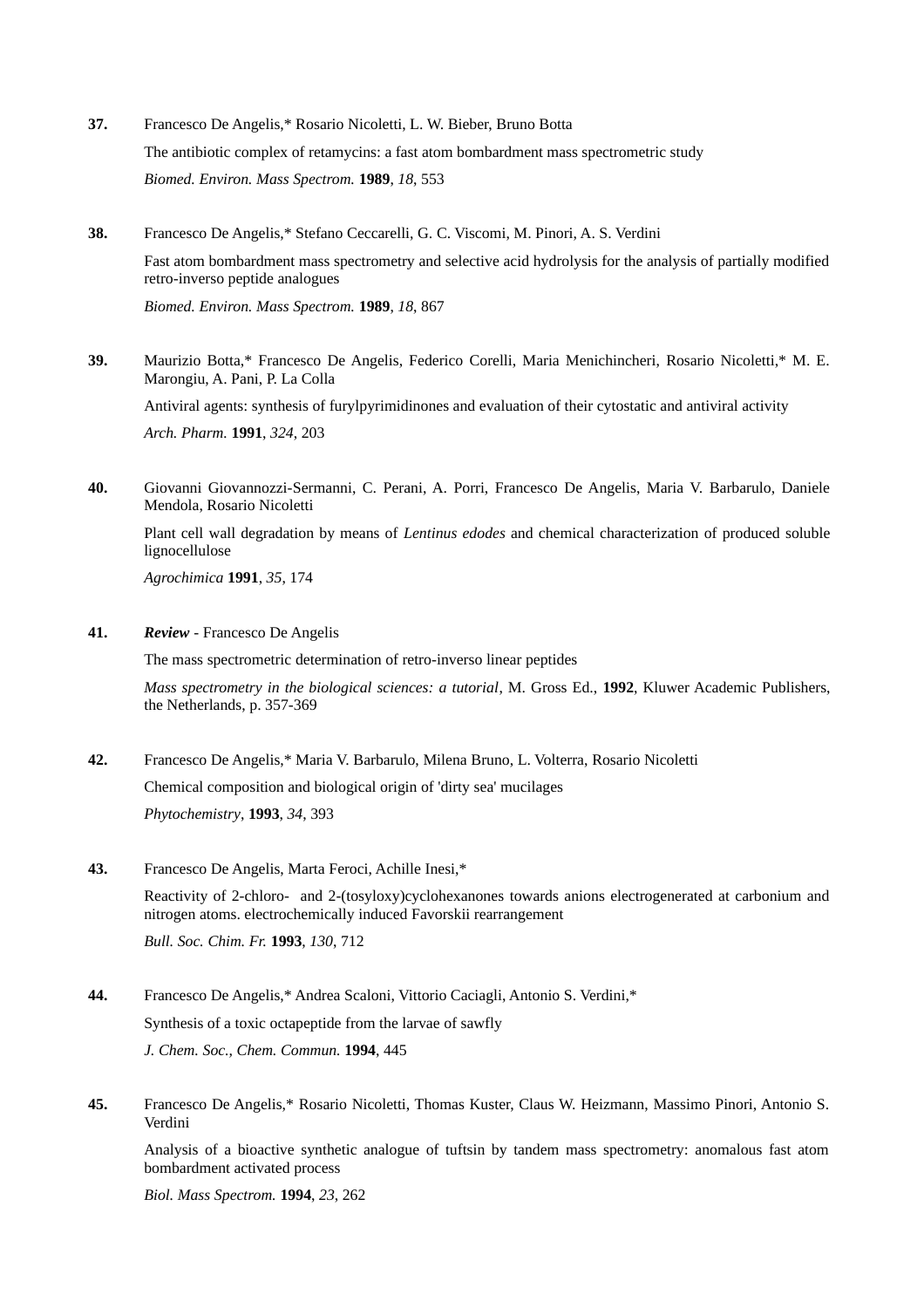- **46.** Ida Bernabei, Roberto Castagnani, Francesco De Angelis, Paolo De Witt, Fabio Giannessi,\* Domenico Misiti, Sandra Muck, Nazareno Scafetta, Maria O. Tinti Totally enantioselective inversion of configuration of *S*-(+)-carnitine derivatives *Angewandte Chemie, Int. Ed.* **1994**, *33*, 2076
- **47.** Francesco De Angelis,\* Achille Inesi, Marta Feroci, Rosario Nicoletti Reaction of electrogenerated dichlorocarbene with methylindoles *J. Org. Chem.* **1995**, *60*, 445
- **48.** Roberto Castagnani, Francesco De Angelis, E. De Fusco, Fabio Giannessi,\* Domenico Misiti, D. Meloni, Maria O. Tinti Stereospecific synthesis of (*R*)-aminocarnitine (emeriamine) starting from (*R*)-carnitine *via* double inversion of configuration *J. Org. Chem.* **1995**, *60*, 8318
- **49.** Ida Bernabei, Roberto Castagnani, Francesco De Angelis, E. De Fusco, Fabio Giannessi,\* Domenico Misiti, Sandra Muck, Nazareno Scafetta, Maria O. Tinti The  $\beta$ -lactone route to a totally stereoselective synthesis of carnitine derivatives *Chem. Eur. J.* **1996**, *2*, 826
- **50.** Francesco De Angelis,\* Patrizia Fregonese, Franca Verì Structural investigation of synthetic lignins by matrix-assisted laser desorption/ionization time-of-flight mass spectrometry *Rapid Commun. Mass Spectrom.* **1996**, *10*, 1304
- **51.** Francesco Bonadies, Francesco De Angelis, Ludovica Locati, Arrigo Scettri A convenient acid-catalyzed oxidation of sulfides to sulfoxides by *t*-butyl hydroperoxide *Tetrahedron Lett.* **1996**, *37*, 7129
- **52.** Francesco De Angelis,\* Antonio Arcadi, Fabio Marinelli, Maurizio Paci, Dario Botti, Giovanni Pacioni, Michele Miranda Partial structures of truffle melanins *Phytochemistry* **1996**, *43*, 1103
- **53.** G. Calvisi, R. Catini, W. Chiarotti, Fabio Giannessi,\* Sandra Muck, Maria O. Tinti, Francesco De Angelis,\* Single step converion of chiral carnitine and derivatives into (*S*)- and (*R*)-β-substituted-γ-butyrolactones *Synlett* **1997**, 1
- **54.** Giuliano Bandoli,\* A. Dolmella, S. Gatto, Francesco De Angelis Molecular modelling studies of 2-substituted cephalosporin esters binding to human leukocyte elastase *Eur. J. Med. Chem.* **1997**, *32*, 219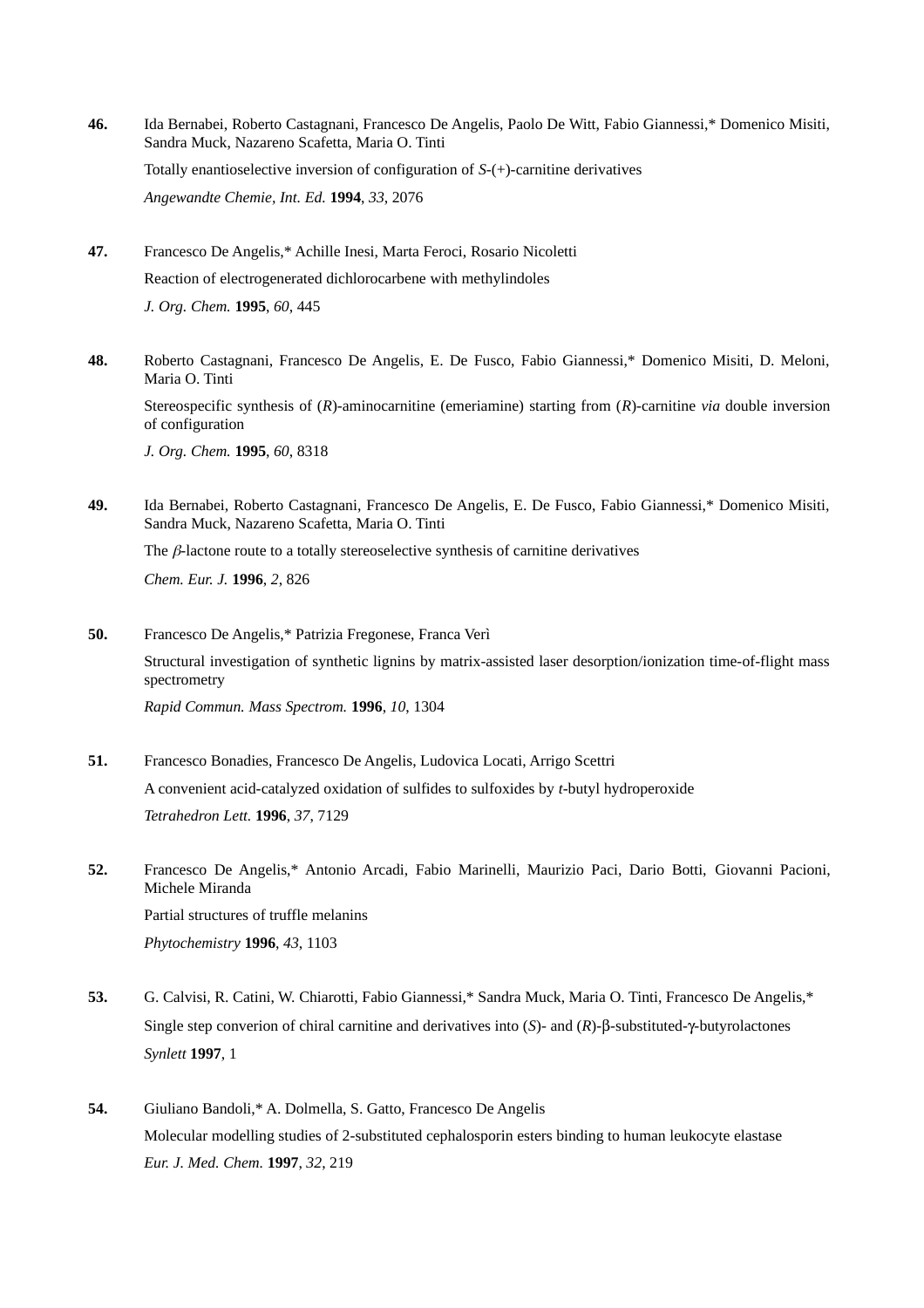- **55.** Roberto Anacardio,\* M.G. Cantalini, Francesco De Angelis, Marco Gentile Quantification of *S*-carboxymethyl-(*R*)-cysteine in human plasma by high-performance ion-exchange liquid chromatography/atmospheric pressure ionization mass spectrometry *J. Mass Spectrom*. **1997**, *32*, 388
- **56.** Francesco De Angelis, Mauro Marzi,\* Patrizia Minetti, Domenico Misiti, Sandra Muck A new approach to the protection of 1,2-diols *J. Org. Chem.* **1997**, *62*, 4159
- **57.** M. Calvani, L. Critelli, Grazia Gallo, Fabrizio Giorgi, G. Gramiccioli, Mosè Santaniello,\* Nazareno Scafetta, Maria O. Tinti, Francesco De Angelis,\* L-Carnitine esters as soft, broad-spectrum antimicrobial amphiphiles *J. Med. Chem.* **1998**, *41*, 2227
- **58.** Francesco De Angelis,\* Cristina Mozzetti, Alessandra Di Tullio, Rosario Nicoletti Antipodal forms of cephem derivatives *via* stereochemical manipulations of the cephalosporin nucleus *Chem. Commun.* **1999**, 253
- **59.** Francesco De Angelis,\* Rosario Nicoletti, Nicoletta Spreti, Franca Verì A new in vitro model of lignin biosynthesis *Angewandte Chemie, Int. Ed.* **1999**, *38*, 1283
- **60.** Francesco De Angelis,\* Alessandra Di Tullio, Giorgio G. Mellerio, Raimondo Quaresima, Roberto Volpe Investigation by solid-phase micro-extraction and gas chromatography/mass spectrometry of organic films on stone monuments *Rapid Commun. Mass Spectrom.* **1999**, *13*, 895-900
- **61.** Francesco De Angelis,\* E. De Fusco, Paola Desiderio, Fabio Giannessi,\* Fabrizio Piccirilli, Maria O. Tinti Totally enantioselective inversion of configuration of (*S*)- $\beta$ -hydroxy- $\gamma$ -butirolactone *Eur. J. Org. Chem.* **1999**, 2705-2707
- **62.** Mauro Marzi,\* Patrizia Minetti, Giampiero Moretti, Maria O. Tinti, Francesco De Angelis,\* Efficient enantioselective synthesis of (*R*)-(-)-carnitine from glycerol *J. Org. Chem.* **1999**, *65*, 6766-6769
- **63.** Fabio Giannessi,\* P. Chiodi, Mauro Marzi, Patrizia Minetti, Pompeo Pessotto, Francesco De Angelis, Emanuela Tassoni, R. Conti, Fabrizio Giorgi, Massimo Mabilia, Natalina Dell'Uomo, Sandra Muck, Maria O. Tinti, Paolo Carminati, Arduino Arduini\*

Reversible carnitine palmitoyltransferase inhibitors with broad chemical diversity as potential antidiabetic agents

*J. Med. Chem.* **2001**, *44*, 2383-2386

**64.** Francesco De Angelis,\* Giuseppe Attorrese, Giancarlo Cavicchio, Sabatino Ciampa, Alessandra Di Tullio,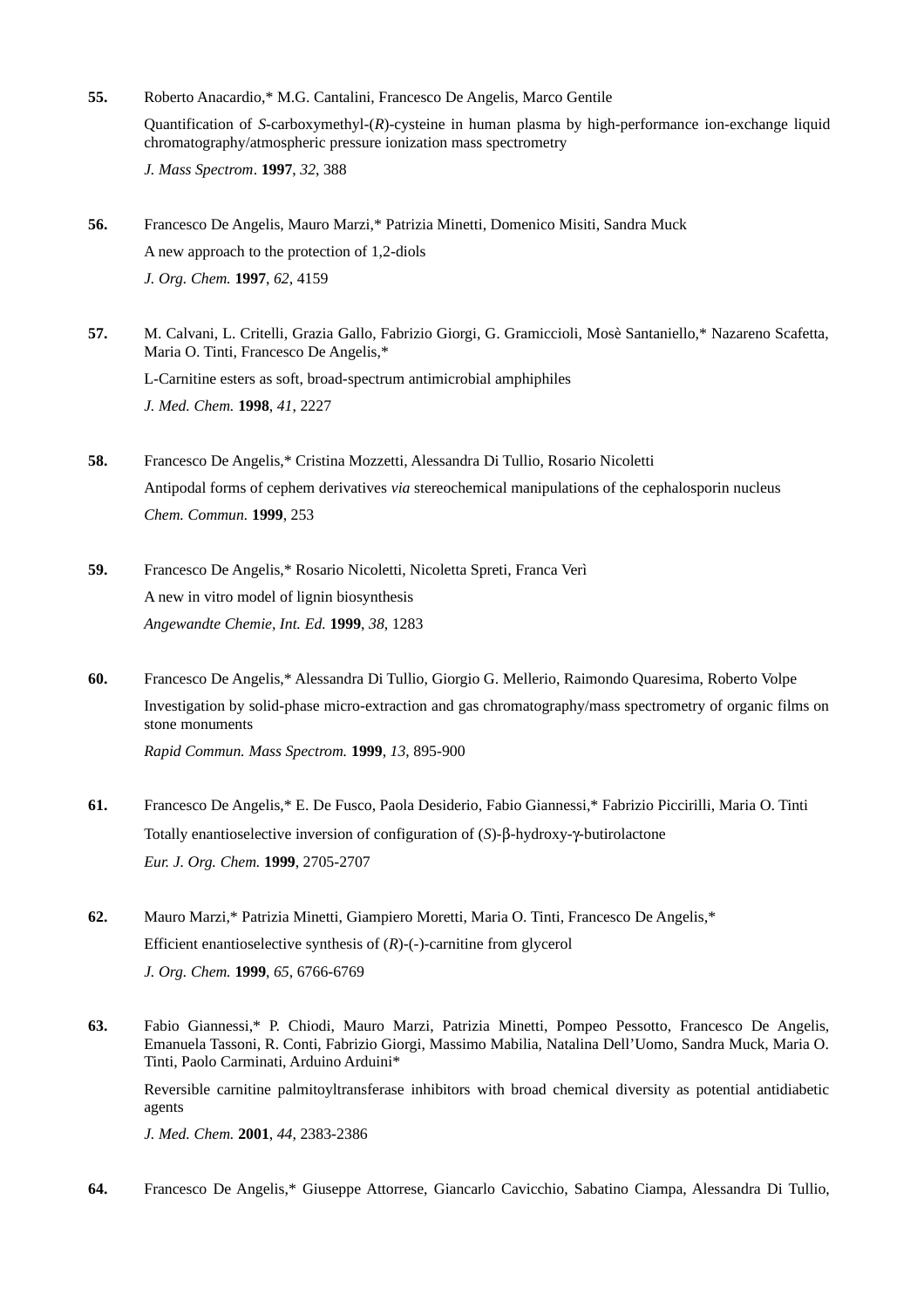Daniela Fattori, Rosario Nicoletti, Enrico Domenici Synthesis and preliminary biological evaluation of 3'-substituted cephem sulfones as potential ß-lactamase

inhibitors *Eur. J. Org. Chem.*, **2001**, 3075-3081

- **65.** Francesco De Angelis,\* Alessandra Di Tullio, Laura Spanò, Adele Tucci Mass spectrometric study of different isoforms of the plant toxin saporin *J. Mass Spectrom.* **2001**, *36*, 1237-1239
- **66.** Francesco De Angelis,\* Alessandra Di Tullio, Roberta Ceci, Raimondo Quaresima, Mario Marsili Application of multivariate analysis for recognition of organic patinas on stone monuments *J. Sep. Sci.* **2002**, *25*, 29-36
- **67.** Salvatore Fanali, Marcello Crucianelli, Francesco De Angelis, Carla Presutti Enantioseparation of amino acid derivatives by capillary zone electrophoresis using vancomycin as chiral selector *Electrophoresis* **2002**, *23*, 3035-3040

**68.** *General Review* - Andrea Raffaelli, Francesco De Angelis, Gloriano Moneti

Ionizzazione per elettronebulizzazione: una rivoluzione per la spettrometria di massa

*La Chimica e l'Industria* **2002**, *84, 10,* 56, full article (pp. 1-9) on web: [http://www.sci](http://www.sci-lombardia.org/c&I/2002/dicembre/c&I.asp%20(022)[lombardia.org/c&I/2002/dicembre/c&I.asp \(022\)](http://www.sci-lombardia.org/c&I/2002/dicembre/c&I.asp%20(022)

**69.** Fabio Giannessi,\* Pompeo Pessotto, Emanuela Tassoni, Piero Chiodi, Roberto Conti, Francesco De Angelis, Natalina Dell'Uomo, Roberto Catini, Roberto Deias, Maria O. Tinti, Paolo Carminati, Arduino Arduini

Discovery of a long-chain carbamoyl aminocarnitine derivative, a reversible carnitine palmitoyltransferase inhibitor with antiketotic and antidiabetic activity

*J. Med. Chem.* **2003**, *46*, 303-309

- **70.** Francesco De Angelis,\* Roberta Ceci, Raimondo Quaresima, Samantha Reale, Alessandra Di Tullio Investigation by SPME and GC/MS of secondary metabolites in lichens deposited on stone monuments *Rapid Commun. Mass Spectrom.* **2003**, *17*, 526-531
- **71.** Giuseppina Calvisi, Natalina Dell'Uomo, Francesco De Angelis, Roberto Dejas, Fabio Giannessi,\* Maria Ornella Tinti

A practical and stereoconservative synthesis of (*R*)-3-amino-4-(trimethylammonium)-butanoate ((*R*) aminocarnitine), and its trimethylphosphonium and simple ammonium analogues starting from D-aspartic acid

*Eur. J. Org. Chem.* **2003**, 4501-4505

**72.** Francesco De Angelis,\* Alessandra Di Tullio, Piero Del Boccio, Samantha Reale, Gianfranco Savelli, Nicoletta Spreti

ESI-MS in the study of the activity of  $\alpha$ -chimotrypsin in aqueous surfactant media

*Org. Biomol. Chem*. **2003**, *1*, 3125-3130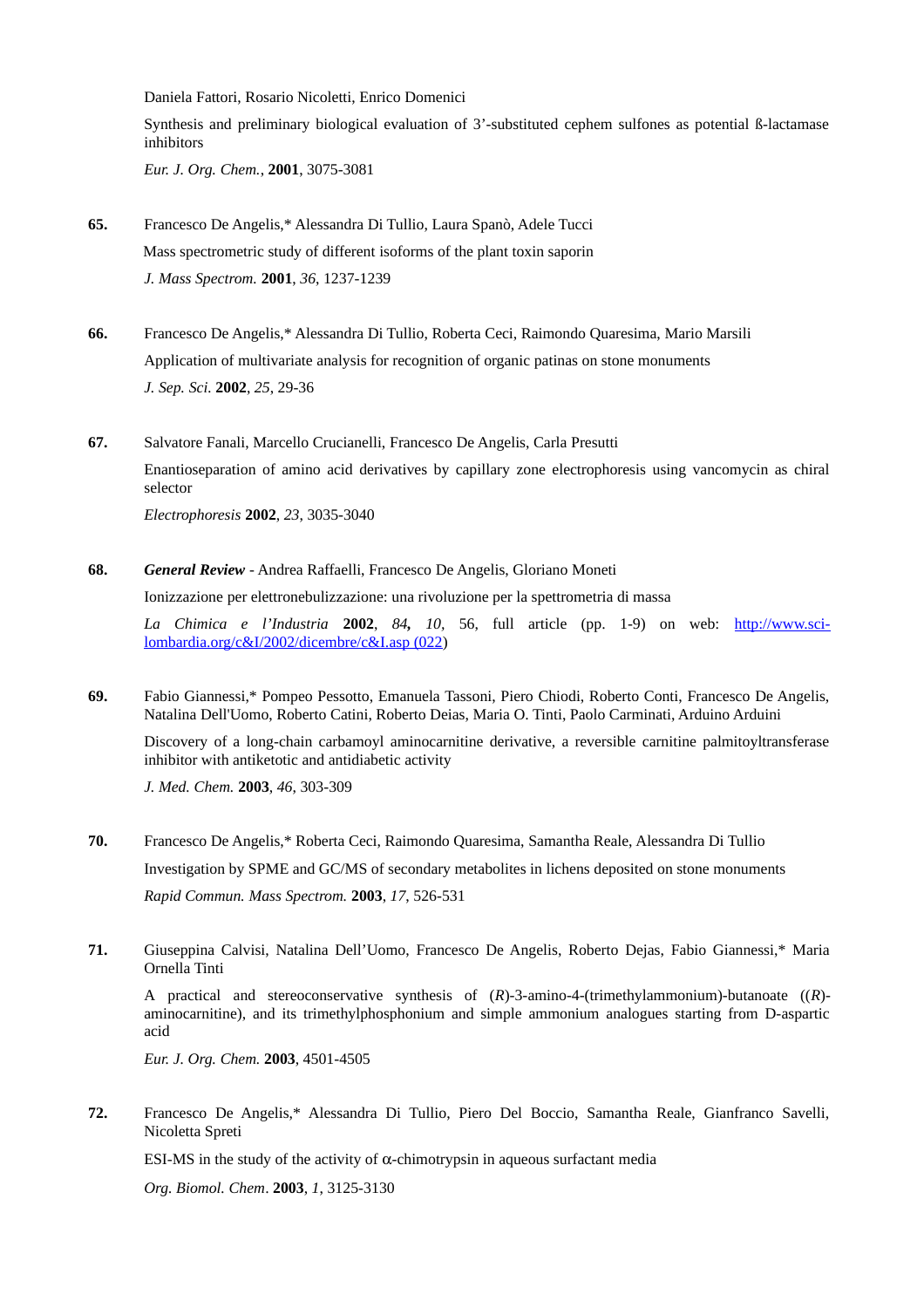**73.** *Review -* Alessandra Di Tullio, Samantha Reale, Francesco De Angelis\*

Mass spectrometry and molecular recognition

*Seminars in Organic Synthesis,* Enrico Marcantoni, Gabriele Renzi Editors, Società Chimica Italiana, Roma, **2003**, p. 215-240

**74.** Alessandra Di Tullio, Francesco De Angelis,\* Samantha Reale, Donato A. Grasso, Roberto Visicchio, Cristina Castracani, Alessandra Mori, Francesco Le Moli

Investigation by solid-phase microextraction and gas chromatography/mass spectrometry of trail pheromones in ants

*Rapid Commun. Mass Spectrom.* **2003**, *17*, 2071-2074

**75.** Cristina Castracani, Alessandra Di Tullio, Donato A. Grasso, Roberto Visicchio, Alessandra Mori, Francesco Le Moli, Samantha Reale, Francesco De Angelis\*

Determination of the mandibular gland secretion of *Polyergus rufescens* queens by solid phase microextraction and gas chromatography/mass spectrometry

*J. Mass Spectrom.* **2003**, *38*, 1288-1289

**76.** Marcello Crucianelli,\* Francesco De Angelis, Francesco Lazzaro, Luciana Malpezzi, Alessandro Volonterio, Matteo Zanda Synthesis of enetiomeriacally pure  $\alpha$ -ethyl,  $\alpha$ -vinyl and  $\alpha$ -ethynyl 3,3,3-trifluoro alaninates

*J. Fluor. Chem.* **2004**, *125*, 573-577

- **77.** *Review* Samantha Reale, Alessandra Di Tullio, Nicoletta Spreti, Francesco De Angelis\* Mass spectrometry in the biosynthetic and structural investigation of lignins *Mass Spectrometry Rev.* **2004**, *23*, 87-126
- **78.** Francesco Lazzaro, Marcello Crucianelli, Francesco De Angelis, Massimo Frigerio, Luciana Malpezzi, Alessandro Volonterio, Matteo Zanda

Stereoselective synthesis of  $(R)$ - and  $(S)$ - $\alpha$ -trifluoromethyl aspartic acid via titanium enolate addition to a sulfinimine of trifluoropyruvate

*Tetrahedron: Asymmetry* **2004**, *15*, 889-893

**79.** Gianluca Bianchini, Marcello Crucianelli,\* Francesco De Angelis, Veronica Neri, Raffaele Saladino A novel catalyzed C-H insertion reactions of hydrogen peroxide by poly(4-

vinylpyridine)/methyltrioxorhenium systems

*Tetrahedron Letters* **2004**, *45*, 2351-2353

- **80.** Giuseppe Giannini, Mauro Marzi,\* Gian Piero Moretti, Sergio Penco, Maria Ornella Tinti, Silvia Pesci, Francesco Lazzaro, Francesco De Angelis Synthesis of cycloalkanoindoles by an unusual DAST-triggered Rearrangement Reaction *Eur. J. Org. Chem.* **2004**, 2411-2420
- **81.** Alessandra Padiglia, Giovanni Floris, Silvia Longu, M. Eugenia Schininà,\* Jenz Z. Pedersen, Alessandro Finazzi Agrò, Francesco De Angelis, Rosaria Medda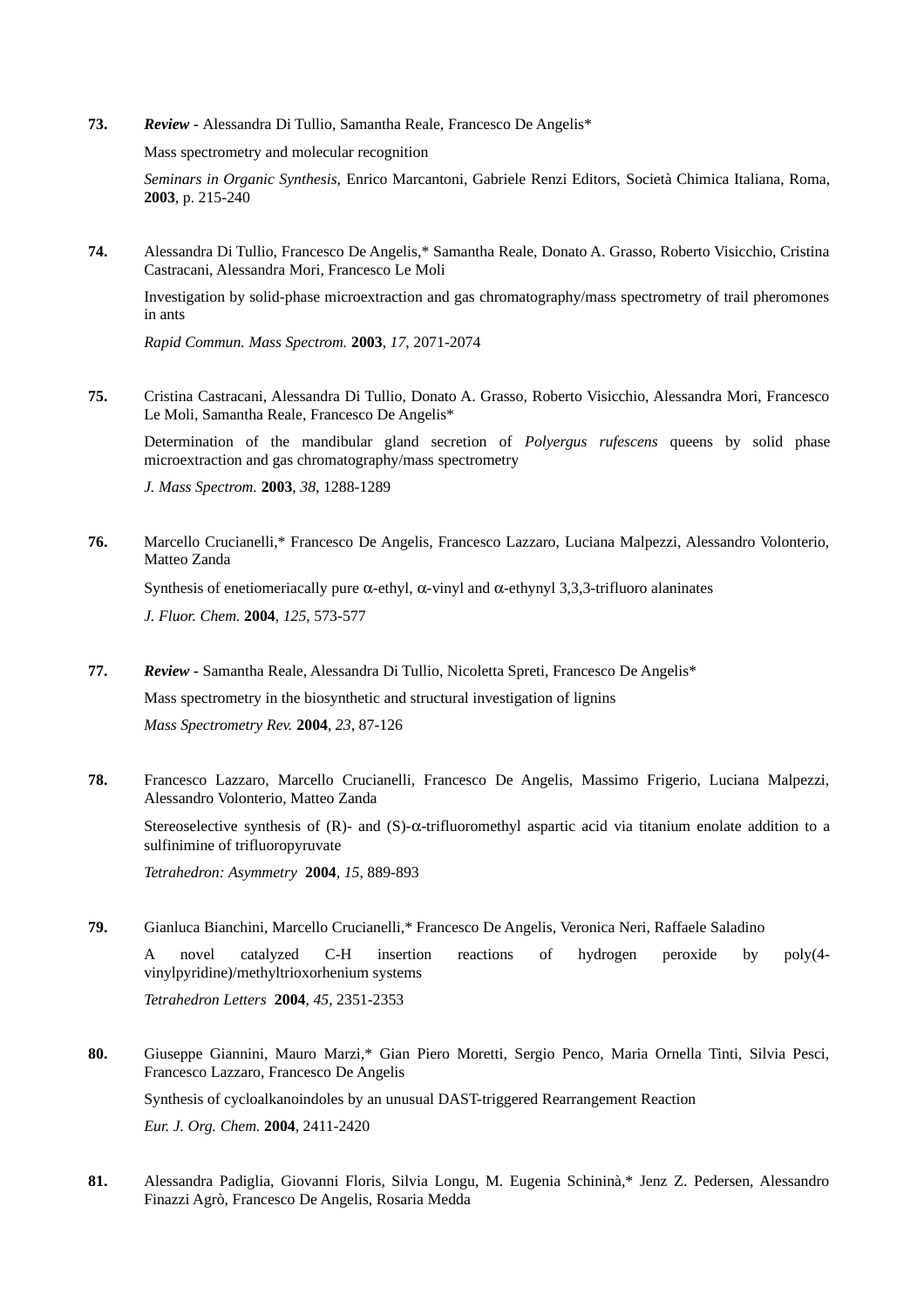Inhibition of lentil copper/TPQ amine oxidase by the mechanism based inhibitor derived from tyramine *Biol. Chem.* **2004**, *385*, 323-329

- **82.** Giancarlo Angelini,\* Ornella Ursini, Patrizia Minetti, Diana Celona, Francesco De Angelis Simplified synthesis of  $1.1$ <sup> $\text{T}$ 14</sup>C]-methylene-di(2-naphtol). A radiochemical and kinetic approach *J. Label. Compd. Radiopharm.* **2004**, *47*, 543-556
- **83.** Francesco Lazzaro, Marcello Crucianelli,\* Francesco De Angelis, Veronica Neri, Raffaele Saladino A novel oxidative side-chain transformation of  $\alpha$ -amino acids and peptides by methyltrioxorhenium/H<sub>2</sub>O<sub>2</sub> system *Tetrahedron Letters* **2004**, *45*, 9237-9240
- **84.** Francesco Lazzaro, Arnaud Gissot, Marcello Crucianelli,\* Francesco De Angelis, Luca Bruche, Matteo Zanda Mannich-type reaction of methylene active compounds with a chiral sulfinimine of trifluoropyruvate: New highly stereoselective synthesis of (*S*)-α-trifluoromethyl-aspartic acid *Letters in Organic Chemistry* **2005**, *2(3)*, 235-237
- **85.** Cristina Castracani, Roberto Visicchio, Donato A. Grasso, Alessandra Mori, Francesco Le Moli,\* Alessandra Di Tullio, Samantha Reale, Francesco De Angelis Behavioral bioassays testing the methyl 6-methylsalicilate as a component of the female sex pheromone of the slave-making ant *Polyergus rufescens* (Hymenoptera, Formicidae) *J. Insect Behavior* **2005**, *18*, 685-692
- **86.** Samantha Reale, Erika Teixidò, Francesco De Angelis\* Study of the alkali metal binding selectivity β-cyclodextrin by ESI- MS *Annali di Chimica* **2005**, *95*, 375-381
- **87.** Alessandra Di Tullio, Lorenzo Caputi, Francesco Malatesta, Samantha Reale, Francesco De Angelis\* Characterization of a Novel Microperoxidase from *Marinobacter hydrocarbonoclasticus* by ESI-MS/MS *J. Mass Spectrom.* **2005**, *40*, 325-330
- **88.** *Review -* Alessandra Di Tullio, Samantha Reale, Francesco De Angelis\* Molecular recognition by mass spectrometry *J. Mass Spectrom.* **2005**, *40*, 845-865
- **89.** Lorenzo Caputi, Alessandra Di Tullio, Luana Di Leandro, Francesco De Angelis, Francesco Malatesta\* A new microperoxidase from *Marinobacter hydrocarbonoclasticus Biochim. Biophys. Acta* **2005**, *1725(1)*, 71-80
- **90.** Gianluca Bianchini, Marcello Crucianelli,\* Francesco De Angelis, Veronica Neri, Raffaele Saladino Highly efficient C-H insertion reactions of hydrogen peroxide catalyzed by homogeneous and heterogeneous methyltrioxorhenium systems in ionic liquids *Tetrahedron Lett.* **2005**, *46*, 2427-2432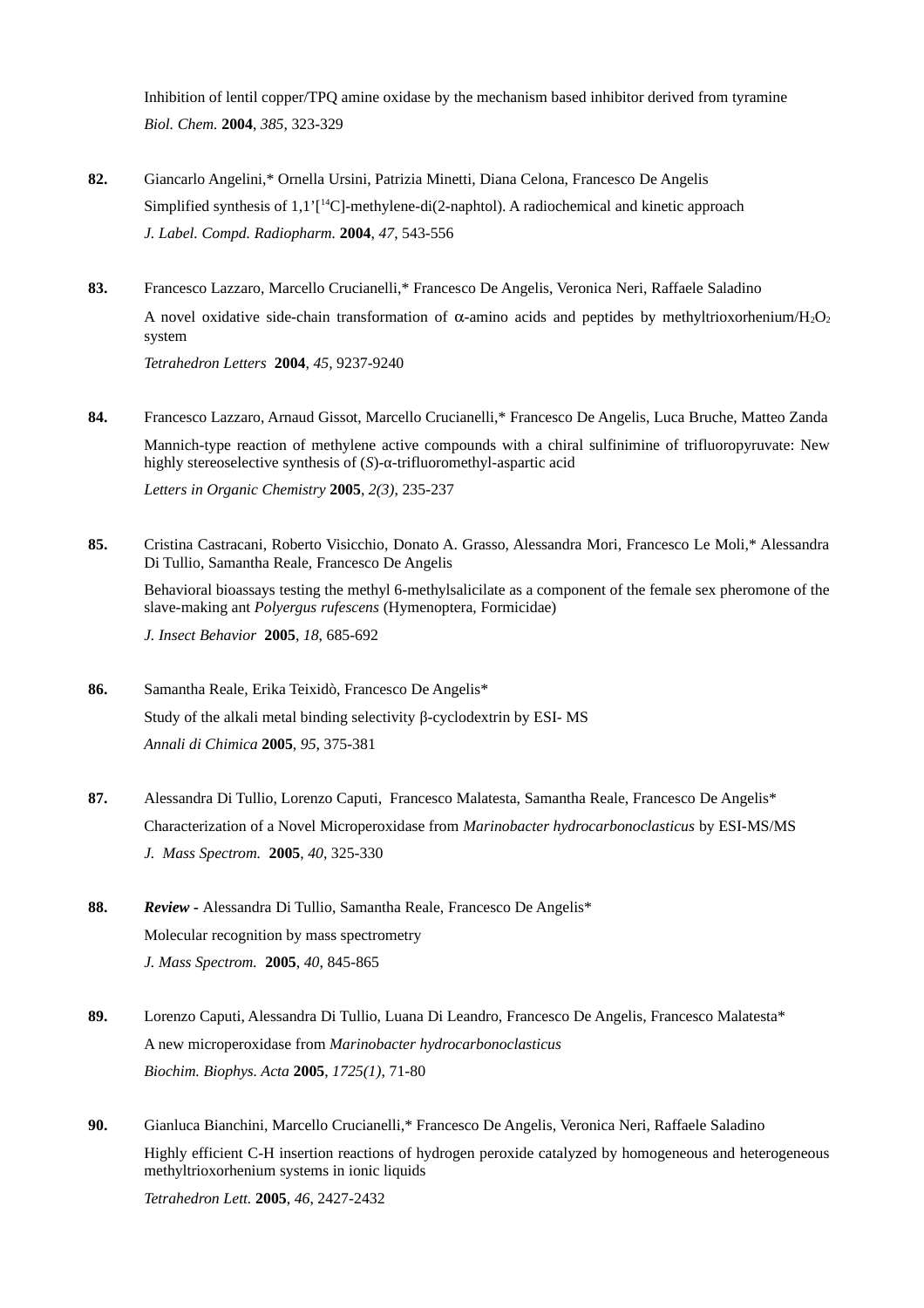**91.** Nicola Margiotta, Paride Papadia, Francesco Lazzaro, Marcello Crucianelli,\* Francesco De Angelis, Claudio Pisano, Loredana Vesci, Giovanni Natile\*

Platinum-based antitumor drugs containing enantiomerically pure α-trifluoromethyl alanine as ligand

*J. Med. Chem.* **2005**, *48*, 7821-7828

**92.** *Review -* Francesco De Angelis,\* Samantha Reale The lignin concept *La Chimica e l'Industria* **2006**, *88*, 58-65

**93.** Natalina Dell'Uomo, Emanuela Tassoni, Tiziana Brunetti, Pompeo Pessotto, Anna F. Sciarroni, Ferdinando M. Milazzo, Francesco De Angelis,\* Alessandro Peschechera, Maria O. Tinti, Paolo Carminati, Fabio Giannessi\*

2-{3-[2-(4-Chlorophenyl)ethoxy]-phenylthio}-2-methylpropanoic acid: a fibrate-like compound with hypolipidemic and antidiabetic activity

*ChemMedChem* **2006**, *1*, 49-53

**94.** Marcello Crucianelli, Francesco De Angelis, Raffaele Saladino Immobilization of MTO. Part 1: A way to enhance oxidative catalysts versatility. *La Chimica e l'Industria* **2006**, *88*, 70-74

- **95.** Marcello Crucianelli, Francesco De Angelis, Raffaele Saladino Immobilization of MTO. Part 2: A way to enhance oxidative catalysts versatility. *La Chimica e l'Industria* **2006**, *88*, 106-109
- **96.** Alessandra Di Tullio, Samantha Reale, Margherita Ciammola, Lorenzo Arrizza, Pietro Picozzi, Francesco De Angelis\* Characterization of Atmospheric Particulate: Relationship between Chemical Composition, Size, and Emission Source *ChemSusChem* **2008**, *1*, 110-117

**97.** Samantha Reale, Loretta Pace, Paolo Monti, Francesco De Angelis, Giordana Marcozzi A rapid method for the quantification of artemisinin in *Artemisia annua* L*.* plants cultivated for the first time in Burundi *Nat. Prod. Res.* **2008**, 22, 360-364

**98.** S. Reale, F. De Angelis.

Study of Metal Cations Binding Selectivity of Ligands by ESI-MS.

In *Nuove Frontiere in spettrometria di massa: Dall'analisi quantitative alla proteomica* (2008), pp56-62.

**99.** Andrea Di Giuseppe, Marcello Crucianelli,\* Francesco De Angelis, Claudia Crestini, Raffaele Saladino Efficient oxidation of thiophene derivatives with homogeneous and heterogeneous MTO/H<sub>2</sub>O<sub>2</sub> systems: a novel approach for oxidative desulfurization (ODS) of synthetic diesel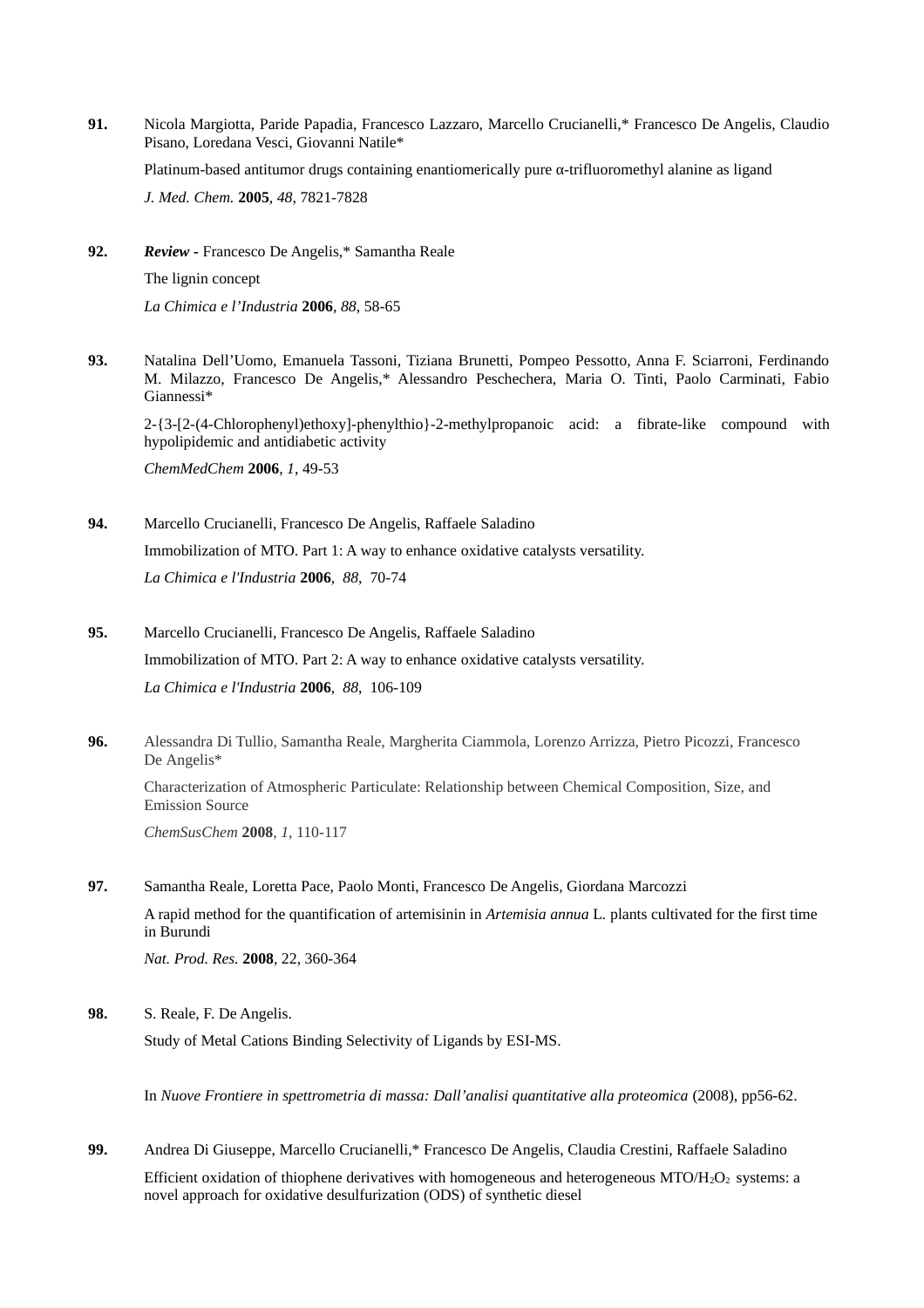*Applied Catalysis B,* **2009,** 89, 239-245

**100** S. Reale, F. Attanasio, N. Spreti, F. De Angelis.

Lignin chemistry: biosynthetic study and structural characterization of coniferyl alcohol oligomers formed in vitro in a micellar environment.

*Chemistry-A European Journal*, **2010**, 16, 6077-6087

**101** Crucianelli, M, Saladino, R., De Angelis, F.

Methyltrioxorhenium catalysis in nonconventional solvents: A great catalyst in a safe reaction medium(Review)

*[ChemSusChem,](https://www.scopus.com/sourceid/12000154478?origin=recordpage)* **2010***,* 3, 524-540

- **102** Reale S., Fasciani P. , Pace L., De Angelis F., Spanò L., Monti P. , Marcozzi G. Costituenti volatili dell'artemisia annua in piante wild type e in piante ibride ad alto contenuto di artemisinina. *Acta Italus* Hortus, **2011,** 2, 99-101
- **103** E. Giovarruscio, R. Bortolo, S. Reale, F. De Angelis. Biomasse lignocellulosiche per biocarburanti di seconda generazione: una panoramica. *La Chimica e l'Industria,* **2011**, 4, 104-11
- **104** S. Reale, P. Fasciani, L. Pace, F. De Angelis and G. Marcozzi Volatile fingerprints of artemisinin-rich Artemisia annua cultivars by headspace solid-phase microextraction gas chromatography/mass spectrometry. *Rapid Commun. Mass Spectrom.,* **2011**, 25, 2511–2516
	- Are purely chemically-sustained processes able to generate molecules for life?. Comment on "Formamide and the origin of life"

*[Physics of Life Reviews](https://www.scopus.com/sourceid/13017?origin=recordpage)*, **2012**, 9, 118-120

**105** R. Saladino , De Angelis, F., Crucianelli, M.

**106** S. Reale, M. Crucianelli, A. Pezzella, M. d'Ischia and F. De Angelis Exploring the frontiers of synthetic eumelanin polymers by high-resolution matrix-assisted laser/desorption ionization mass spectrometry.

*Journal of Mass spectrometry*, **2012**, 47, 49-53.

- **107** Leonardis, S. Chiaberge, T. Fiorani, S. Spera, E. Battistel, A. Bosetti, P. Cesti, S. Reale, and F. De Angelis Characterization of Bio-oil from Hydrothermal Liquefaction of Organic Waste by NMR Spectroscopy and FTICR Mass Spectrometry. *ChemSusChem* **2013**, 6, 160-167.
- **108** C. Iacobucci, S. Reale, and F. De Angelis Photoactivable Amino Acid Bioisosteres and Mass Spectrometry: Snapshots of in Vivo 3D Protein Structures. *ChemBioChem* **2013**, 14, 181-183.
- **109** S. Chiaberge, I. Leonardis, T. Fiorani, G. Bianchi, P. Cesti, A. Bosetti, M. Crucianelli, S. Reale, F. De Angelis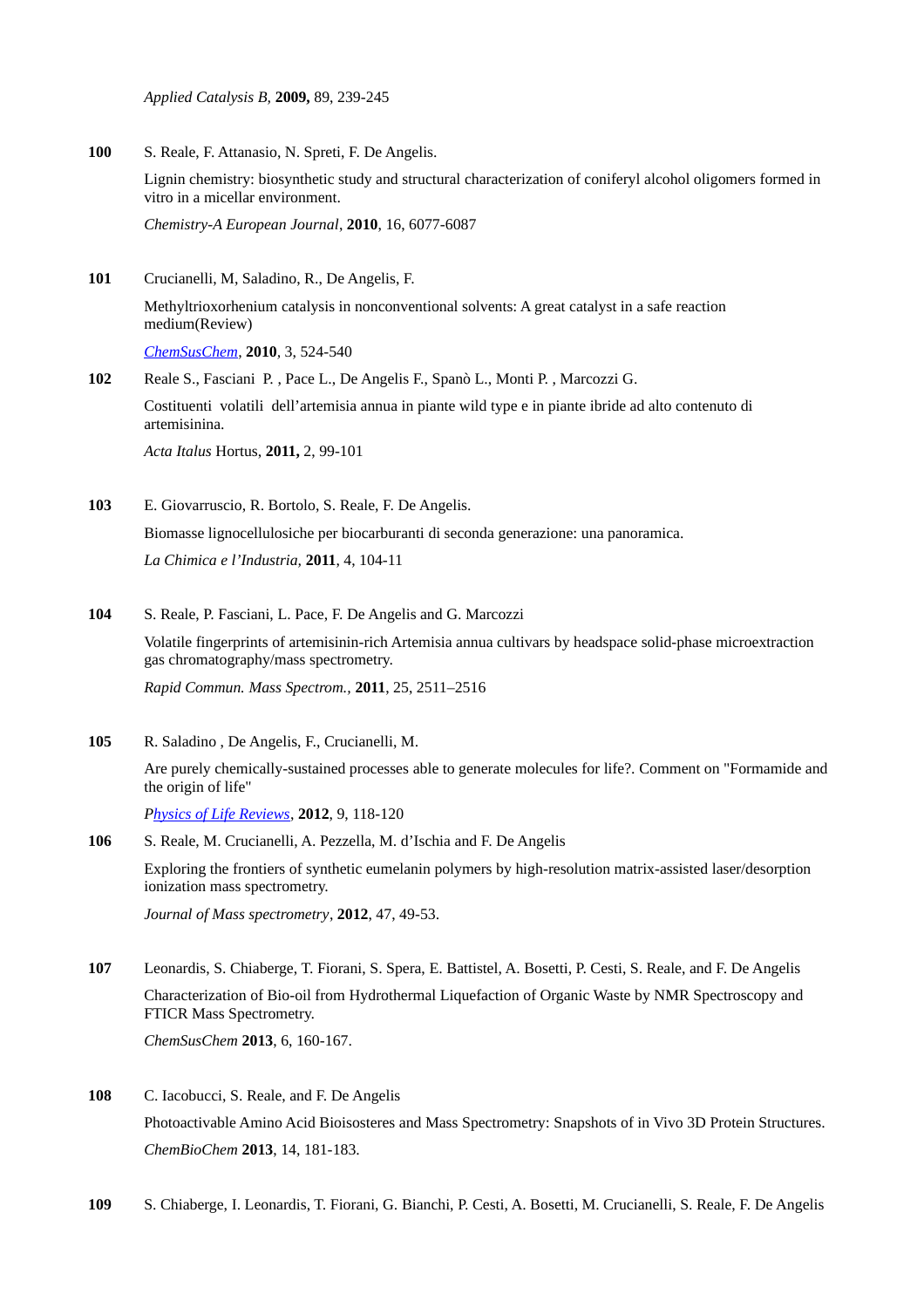Amides in Bio-oil by Hydrothermal Liquefaction of Organic Waste: A Mass Spectrometric Study of the Termochemical Reaction Products of Binary Mixtures of Amino Acids and Fatty Acids. *Energy Fuels,* **2013**, 27, 5287-5297.

- **110** S. Reale, L. Pace, A. A. D'Archivio, F. De Angelis, and G. Marcozzi Volatiles fingerprint of Artemisia umbelliformis subsp. eriantha by headspace-solid phase microextraction GC–MS *Natural Product Research*, **2014**, 28, 61-66.
- **111** S. Chiaberge, I. Leonardis, T. Fiorani, P. Cesti, S. Reale, and F. De Angelis Bio-Oil from Waste: A Comprehensive Analytical Study by Soft-Ionization FTICR Mass Spectrometry *Energy Fuels,* **2014**, 28, 2019−2026.
- **112** C. Iacobucci, S. Reale, J-F Gal and F. De Angelis Insight into the Mechanisms of the Multicomponent Ugi and Ugi–Smiles Reactions by ESI-MS(/MS) *Eur. J. Org. Chem.,* **2014**, 7087–7090.
- **113** Cecchini, M.M, Charnay, C., De Angelis, F., Lamaty, F., Martinez, J., Colacino, E.a Poly(ethylene glycol)-based ionic liquids: Properties and uses as alternative solvents in organic synthesis and catalysis(Review) *[ChemSusChem,](https://www.scopus.com/sourceid/12000154478?origin=recordpage)* **2014**, 7, 45-65
- **114** Hamel, A., Sacco, M., Mnasri, N., Lamaty, F., Martinez, J., De Angelis, F., Colacino, E., Charnay, C. Micelles into glycerol solvent: Overcoming side reactions of glycerol *ACS Sustainable Chemistry and Engineering*, **2014**, 2, 1353-1358
- **115** Lelii, C.a, Bawendi, M.G.bEmail Author, Biagini, P.cEmail Author, Chen, P.-Y.d, Crucianelli, M.a, D'Arcy, J.M.d, De Angelis, F.a, Hammond, P.T.dEmail Author, Po, R.c View Correspondence (jump link)

Enhanced photovoltaic performance with co-sensitization of quantum dots and an organic dye in dyesensitized solar cells(Article)

*Journal of Materials Chemistry A*, **2014**, 2, 18375-18382

**116** Iacobucci, Claudio, S. Reale, J-F Gal and F. De Angelis Dinuclear Copper Intermediates in Copper (I)‐Catalyzed Azide–Alkyne Cycloaddition Directly Observed by Electrospray Ionization Mass Spectrometry.

*Angewandte Chemie International Edition,* **2015,** 54, 3065-3068.

**117** Annamaria Croce, Ezio Battistel, Stefano Chiaberge, Silvia Spera, Samantha Reale, and Francesco De Angelis.

Mass Spectrometry and Nuclear Magnetic Resonance Spectroscopy Study of Carbohydrate Decomposition by Hydrothermal Liquefaction Treatment: A Modeling Approach on Bio-oil Production from Organic Wastes.

*Energy Fuels* 2015, 29, 5847−5856.

**118** Ferrante, M., Nisi, S., Laubenstein, M., De Angelis, F.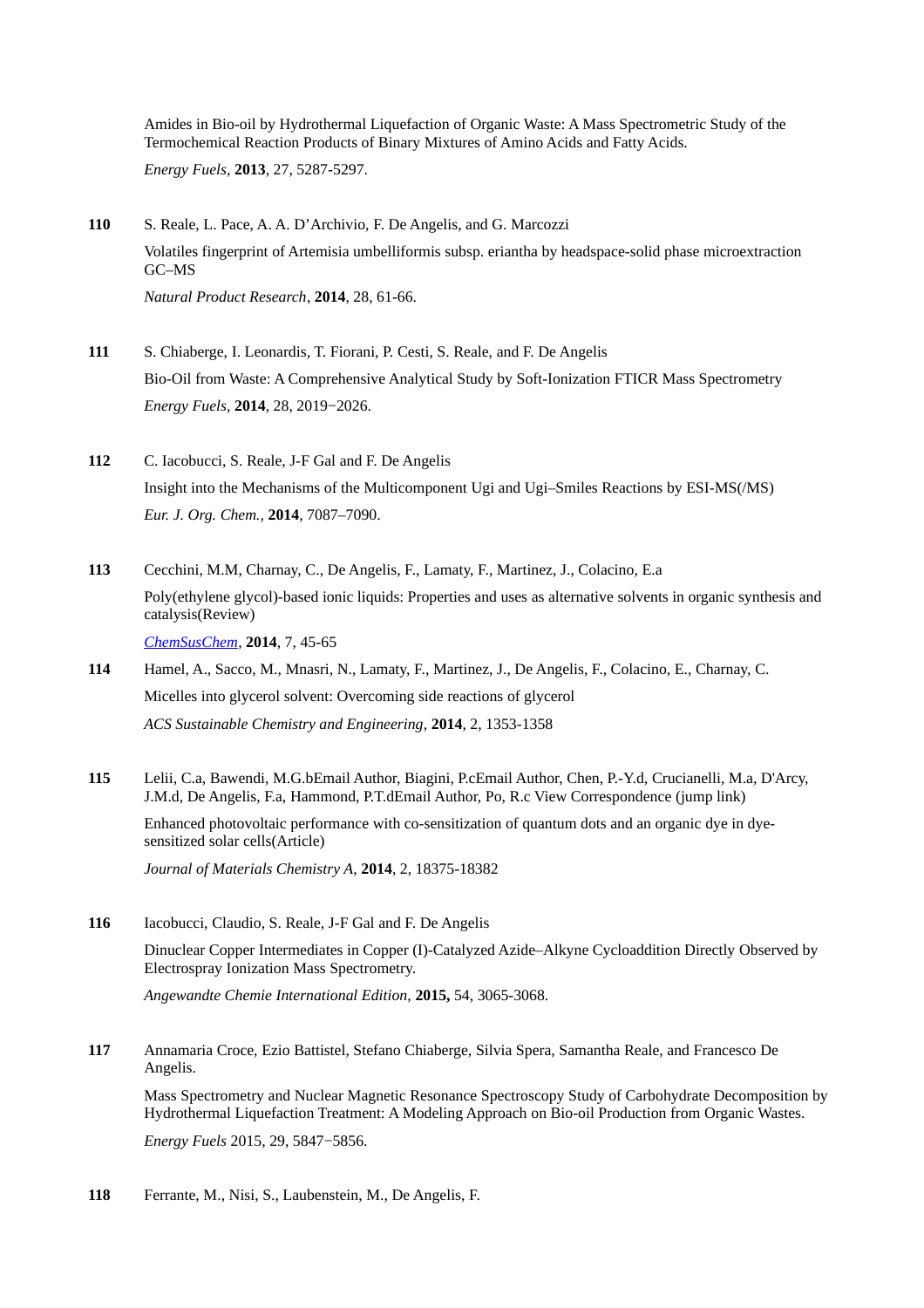Selective precipitation of potassium in seawater samples for improving the sensitivity of plain γ-ray spectrometry

AIP Conference Proceedings, Volume 1672, 17, 2015, 070004

- **119** Salzer, R, Taylor, P.b, Majcen, N.H.c, De Angelis, F.d, Wilmet, S.e, Varella, E.f, Kozaris, I.f Guest Editorial: The Professional Status of European Chemists and Chemical Engineers *Chemistry - A European Journal*, **2015**, 21, 9921-9935
- **120** Sacco, M., Charnay, C., De Angelis, F.b, Radoiu, Lamaty, F., Martinez, J., Colacino, E Microwave-ultrasound simultaneous irradiation: A hybrid technology applied to ring closing metathesis *RSC Advances* , **2015**, 5, 16878-16885
- **121** Claudio Iacobucci, Samantha Reale and Francesco De Angelis Elusive Reaction Intermediates in Solution Explored by ESI-MS: Reverse Periscope for Mechanistic Investigations *Angewandte Chemie International Edition,* **2016,** 55, 2980-2993
- **122** Martina Maya Cecchini, Francesco De Angelis, Claudio Iacobucci, Samantha Reale, Marcello Crucianelli Mild catalytic oxidations of unsaturated fatty acid methyl esters (FAMEs) by oxovanadium complexes *Applied Catalysis A: General,* **2016,** 517, 120–128
- **123** Jan Steinkoenig , Martina M. Cecchini , Anja S. Goldmann , Samantha Reale , Francesco De Angelis , Christopher Barner-Kowollik. Just Add Salt: A Mass Spectrometric Analysis Method for Imaging Anion-Exchanged Poly(Ionic Liquid)s.

*Macromolecular Rapid Communications* **2016**, 37, 1662−1666

**124** Quantitative Ligand Affinity Scales for Metal Triflate Salts: Application to Isomer Differentiation(Article) Iacobucci, C, Jouini, N., Massi, L., Olivero, S., De Angelis, F., Duñach, E., Gal, J.-F.

*ChemPlusChem*, **2017,** 82, 498-506

**125** Annamaria Croce, Ezio Battistel, Stefano Chiaberge, Silvia Spera, Francesco De Angelis,\* and Samantha Reale\* A Model Study to Unravel the Complexity of Bio-Oil from Organic Wastes *ChemSusChem,* **2017**, 10, 171 – 181

**126** Martina Maya Cecchini, Samantha Reale, Paola Manini, Marco d'Ischia, and Francesco De Angelis. Modeling Fungal Melanin Buildup: Biomimetic Polymerization of 1,8-Dihydroxynaphthalene Mapped by Mass Spectrometry. *Chem. Eur. J.* **2017**, 23, 8092-8098

**127** Paola Manini, Massimo Bietti, Marco Galeotti, Michela Salamone, Osvaldo Lanzalunga, Martina M. Cecchini, Samantha Reale, Orlando Crescenzi, Alessandra Napolitano, Francesco De Angelis, Vincenzo Barone, and Marco d'Ischia

Characterization and Fate of Hydrogen-Bonded Free-Radical 2 Intermediates and Their - 3 - Coupling Products from the Hydrogen Atom 3 Transfer Agent 1,8-Naphthalenediol.